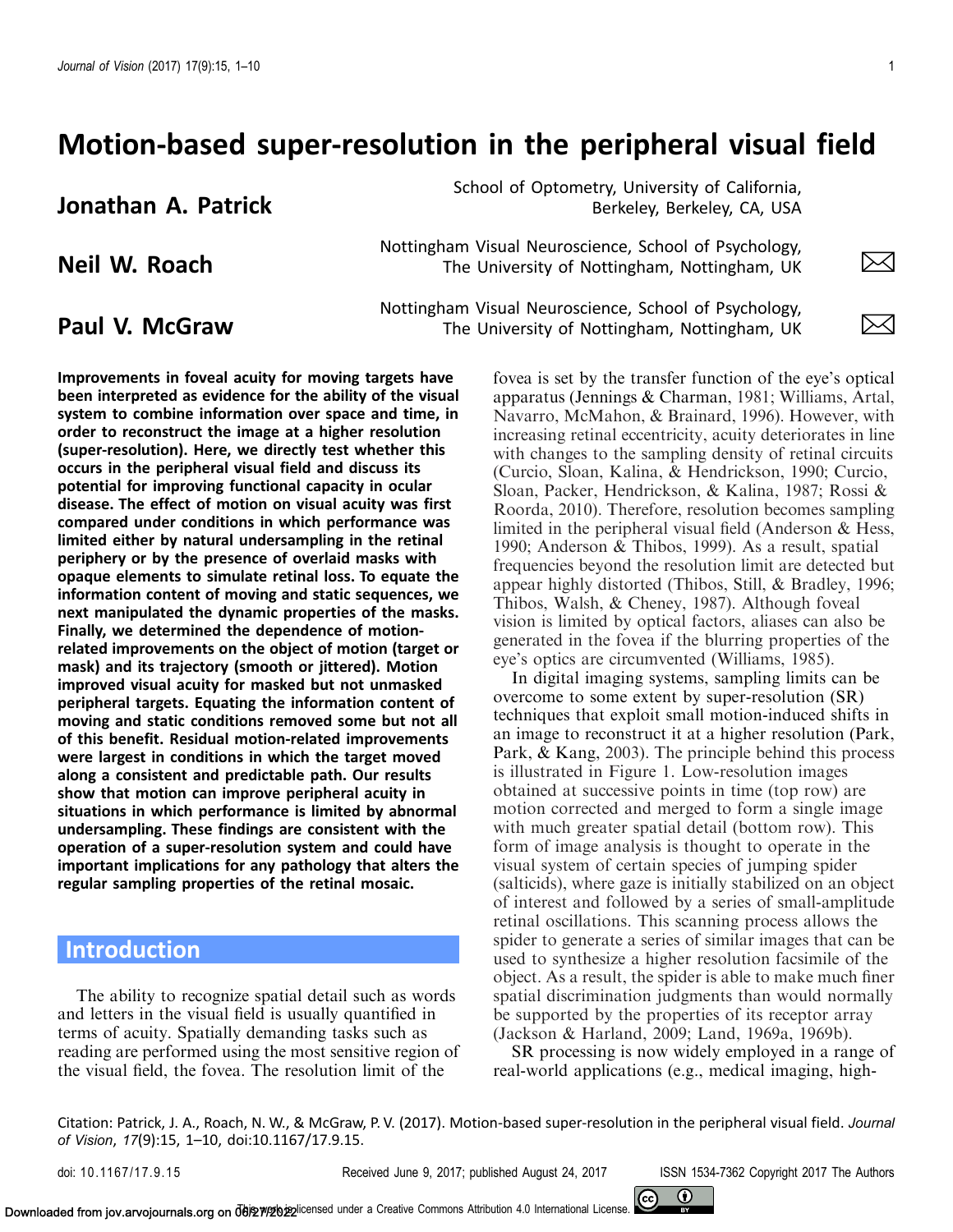<span id="page-1-0"></span>

Figure 1. When an image moves slowly across a receptor array, multiple low-resolution samples obtained at different times can be synthesized to reconstruct a more detailed image.

definition photography, military surveillance). Despite this, its wider role in biological visual systems remains largely unexplored. In human vision, there is some evidence to suggest that motion aids the resolvability of spatial patterns viewed through apertures (Nishida, [2004;](#page-8-0) Stappers, [1989](#page-9-0)) or occluded by opaque masks (Frisén, [2010](#page-8-0); Kellman, Yin, & Shipley, [1998](#page-8-0); Scholl & Pylyshyn, [1999\)](#page-9-0). To simulate changes in sampling density resulting from pathology of the retinal array, Frisén ([2010\)](#page-8-0) measured monocular letter acuity in central vision while superimposing various stationary masks. Whereas static acuity fell systematically with increasing mask density, acuity for moving targets was much less affected. This was interpreted as evidence for SR processing capacity in situations in which acuity is sampling limited. However, because Frisén employed a static mask, a larger number of independent spatial samples of the target were available in moving compared with static conditions. As a result, it is difficult to ascertain whether motion-related improvements in acuity reflect bona fide SR processing or simply the increase in target information available in the stimulus sequence (i.e., probability summation).

Here we describe a series of experiments in which we examine the conditions under which motion improves acuity in the peripheral visual field, to provide a rigorous test of SR processing capacity in human vision.

## Methods

#### **Participants**

Eight observers (mean age = 24.50 years,  $SD = 1.41$ ) years) participated in this study. All had a central

Figure 2. Example images of the target when occluded by the mask. (A) Mask density is set to 0. (B) Mask density is set to 0.5, such that 50% of the mask elements were opaque. (C) Mask density is set to 0.75.

acuity level that was equivalent to, or better than, 0 logMAR (20/20, 6/6) measured using an ETDRS acuity chart. Each gave informed consent, and ethics approval was attained from the University of Nottingham School of Psychology Ethics Committee. This study adhered to the tenets of the Declaration of Helsinki.

#### Apparatus

Stimuli were generated by PsychoPy version 1.81.01 (Peirce, [2007](#page-8-0)) on a Mac Mini (late 2012, Apple Inc., Cupertino, CA) and presented on a gamma-corrected 20-in. CRT monitor (LaCie Electron22blueIV,  $1,280 \times$ 1,024 resolution; Seagate Technology, Tigard, OR) with a 75-Hz refresh rate (13.3-ms frame duration). Observers sat in a dimly lit laboratory ( $\sim$ 0.5 cd/m<sup>2</sup>) with a chin rest 100 cm from the monitor. At this distance, each pixel subtended 1.05 arcmin of visual angle. Viewing was monocular using the right eye; the contralateral eye was occluded using a standard eye patch. All subjects had sufficient accommodative facility for viewing targets at the test distance of 1 m.

#### Stimuli

Target stimuli were Landolt Cs created in Sloan font (Pelli, Robson, & Wilkins, [1988](#page-8-0)). The dimensions of the critical detail of this type of target (the gap) is fixed at 20% of the target diameter. Targets were white (85 cd/  $\text{m}^2$ ) and presented on a gray background (45 cd/m<sup>2</sup>). Spatial undersampling of the target was simulated by overlaying a  $7^\circ \times 7^\circ$  square grid mask, consisting of 5.25  $\times$  5.25 arcmin pixel elements. Depending on the mask density, a proportion of the elements was randomly selected and assigned the same luminance as the background. Examples of masked targets with different densities are shown in Figure 2. A white  $(85 \text{ cd/m}^2) 0.5^\circ$  $\times$  0.5 $\degree$  fixation cross was presented in the center of the screen, and observers were asked to maintain fixation on this throughout the trial.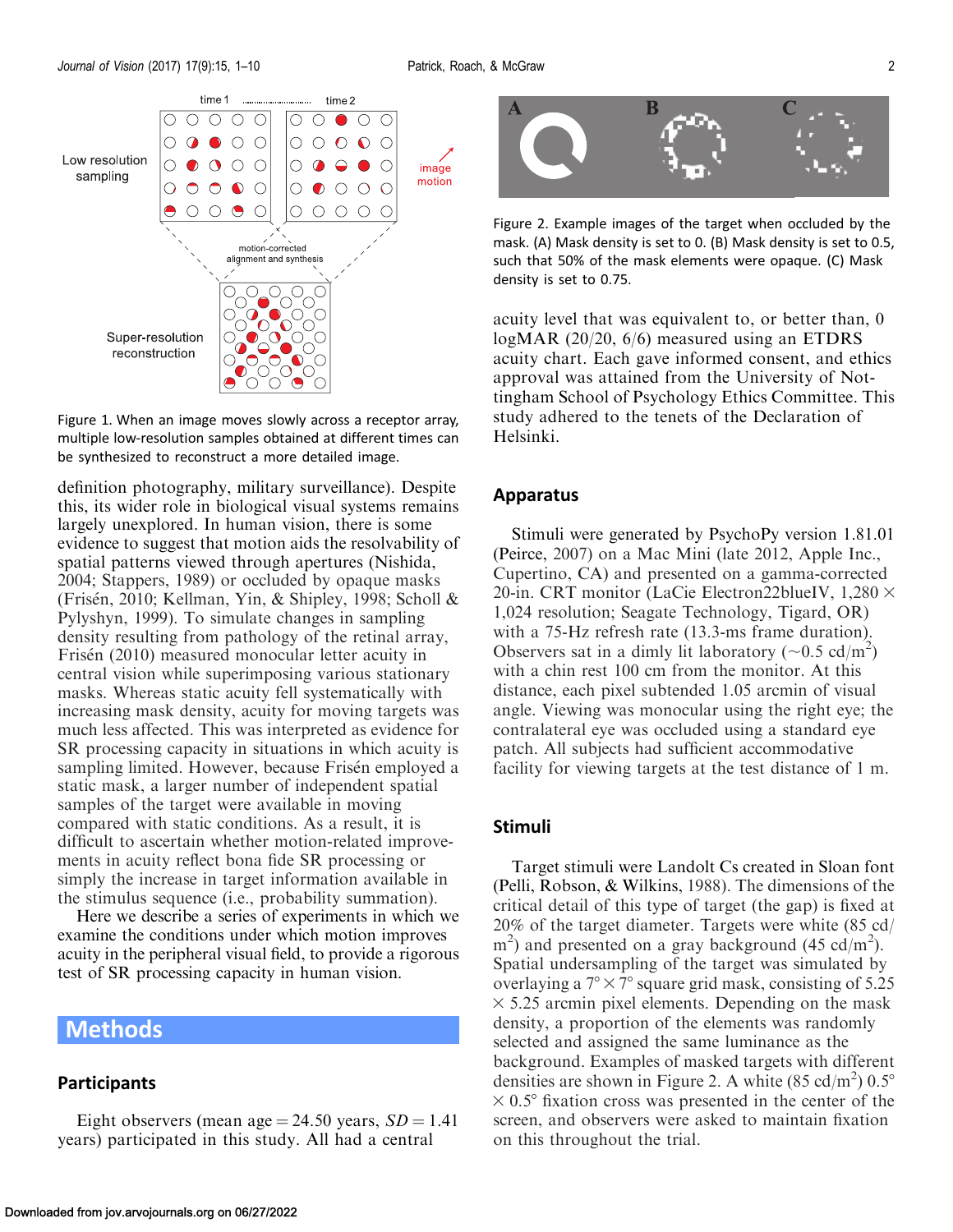| <b>Condition</b> | <b>Target</b> | <b>Mask</b>       |                                                |
|------------------|---------------|-------------------|------------------------------------------------|
| A                | Static        | Static            | Expt 1                                         |
| в                | Smooth motion | <b>Static</b>     |                                                |
| С                | Static        | Randomly updating |                                                |
| D                | Smooth motion | Randomly updating | $\frac{\text{Expt}}{2}$<br>Expt 3<br>Expt<br>4 |
| E                | Static        | Smooth motion     |                                                |
| F                | Random motion | Static            |                                                |

Table 1. Overview of the experimental conditions. Conditions are color matched to histograms depicting mean size thresholds in Figures 4–7. See main text for descriptions of the different conditions.

#### Procedure

On each trial, the target was presented for 0.33 s (25 video frames). A forced-choice orientation discrimination paradigm was employed, whereby participants identified which of the four oblique positions contained the gap in the Landolt C (i.e., lower left, lower right, upper left, upper right). Target and mask dynamics were manipulated across six experimental conditions, which are summarized in Table 1.

- Static target, static mask (see [Figure 3A](#page-3-0)). Target and mask stimuli were centered  $10^{\circ}$  from fixation along the horizontal meridian in the temporal visual field. The position of both remained fixed throughout the duration of the trial.
- Smooth target motion, static mask (see [Figure 3B](#page-3-0)). Targets moved along an isoeccentric arc  $(10^{\circ}$ eccentricity) at a consistent velocity of  $2^{\circ}/s$ . Starting and ending positions of the motion path were equally spaced above and below the horizontal meridian. Direction of motion (clockwise/counterclockwise) was randomly assigned on each trial.
- Static target, randomly updating mask. The target and mask remained in a fixed location, but the spatial distribution of mask elements was regenerated on each video frame (i.e., at 75 Hz).
- Smooth target motion, randomly updating mask. As described above, the target moved along an isoeccentric arc at  $2^{\circ}/s$ , whereas the spatial distribution of mask elements was regenerated on each video frame.
- Static target, smooth mask motion. The mask moved at  $2^{\circ}/s$  along an isoeccentric arc. The spatial distribution of mask elements remained fixed throughout the trial. Direction of motion (clockwise/counterclockwise) was randomly selected on each trial.
- Random target motion, static mask. Random target motion paths were created by randomizing the order of frame-by-frame spatial coordinates

derived from smoothly moving conditions (see [Figure 3C\)](#page-3-0). The mask had a fixed spatial configuration and remained in a fixed position throughout the trial.

The target gap size was set to 17.8 arcmin at the beginning of each run, after which it was manipulated via a 3-down 1-up staircase. The staircase had an initial step size of 4.5 arcmin, which halved on every sizeincreasing reversal. The staircase terminated after eight reversals or 50 trials (whichever came first). Ten runs were carried out for each condition, completed in a random order. Responses were collated across runs and fitted using a maximum likelihood criterion with a logistic function of the form:

$$
p(correct) = 0.25 + \frac{0.75}{1 + e^{\frac{(\mu - x)}{\sigma}}}
$$

where  $p(correct)$  is the proportion of correct responses, x is the target gap size (arcmin),  $\mu$  is the size threshold, and  $\sigma$  is a parameter controlling the slope of the psychometric function. Ninety-five percent confidence intervals for individual size thresholds were obtained via nonparametric bootstrapping.

# **Results**

#### Experiment 1: Motion improves masked visual acuity

To extend the previous work of Frisén  $(2010)$  $(2010)$  to the peripheral visual field, we first compared acuity for static and moving targets in the presence of static masks of varying density. Mean size thresholds are shown in [Figure 4A.](#page-3-0) As expected, thresholds increase systematically as a function of mask density. Comparison of thresholds obtained with static and moving targets suggests that motion improved acuity, particularly when the target was masked. This motion-related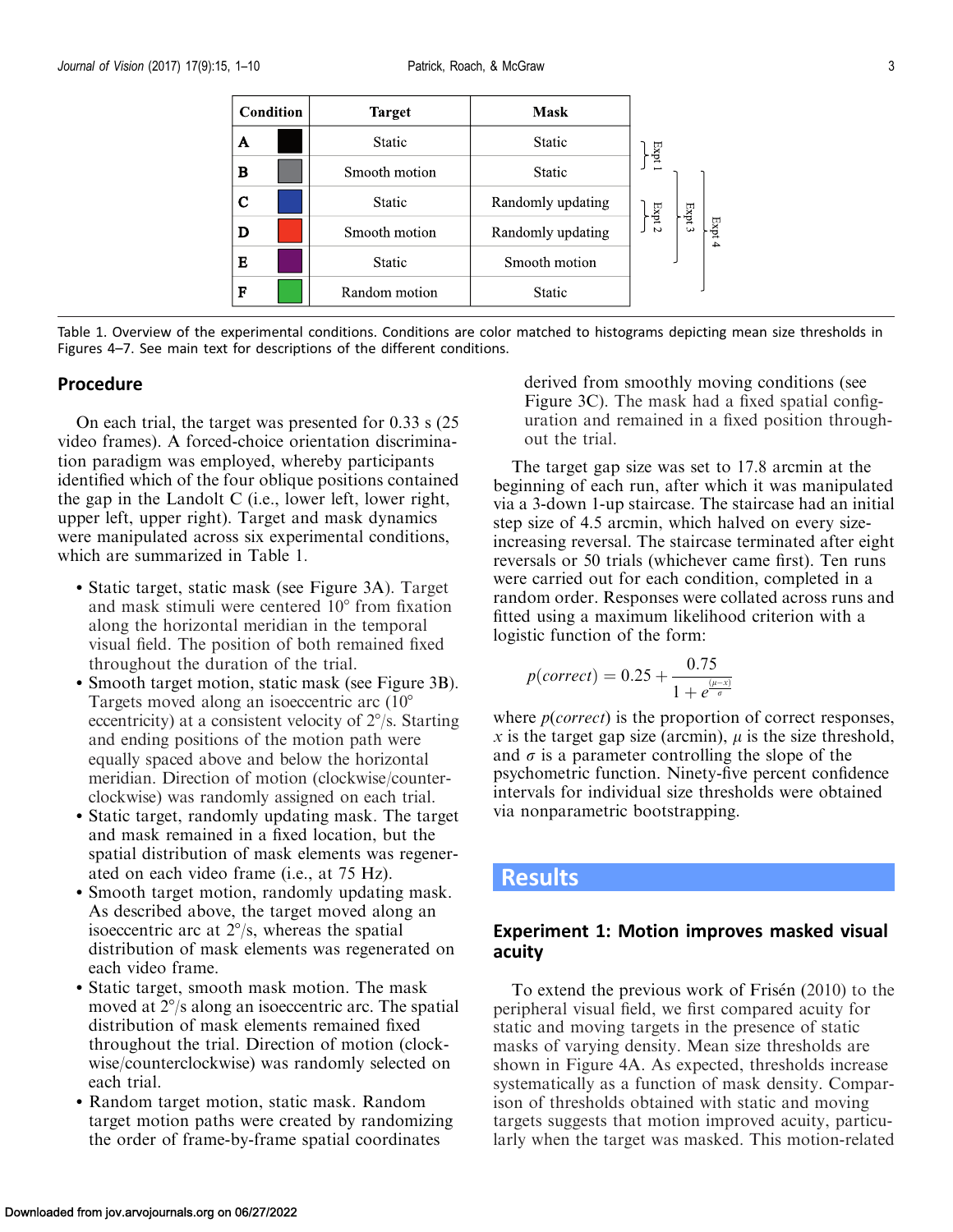<span id="page-3-0"></span>

Figure 3. Space-time plots of the motion conditions. Displacement refers to the distance of the target on each frame from a point on the horizontal meridian, 10° to the right of the fixation cross. (A) The target is static. (B) The target is moving sequentially at  $2^{\circ}/s$ , so is following a smooth path. (C) The target path has been randomized. It can be seen that the individual target locations are identical but are presented in a random order.

benefit is also clearly visible in the bivariate scatter plot of individual subjects' thresholds shown in Figure 4B, where the majority of data points fall below the dashed diagonal line indicating equivalent performance in static and moving conditions.

To analyze these data, we first conducted a two-way repeated-measures analysis of variance (ANOVA). This revealed significant main effects of both mask density,  $F(2, 14) = 499.9, p < 0.0001$ , and target motion,  $F(1, 7)$  $\mu = 37.0$ ,  $p = 0.0005$ , whereas the interaction between these factors approached significance,  $F(2, 14) = 3.2$ , p  $= 0.07$ . Decomposition of the interaction into simple

effects indicated that target motion significantly improved performance for mask densities of 0.5,  $t(14) =$ 3.67,  $p = 0.003$ , and 0.75,  $t(14) = 4.49$ ,  $p = 0.0005$ , but not 0,  $t(14) = 1.08$ ,  $p > 0.05$ .

## Experiment 2: Residual motion-based improvement with dynamic mask updating

The results of Experiment 1 suggest that target motion is beneficial for acuity when performance is limited by undersampling of the stimulus but not by the



Figure 4. Motion improves masked visual acuity. (A) Mean size threshold for static (black) and moving (gray) targets as a function of mask density. Error bars show 95% confidence intervals. (B) Open symbols show data of individual observers separated by mask density; closed symbols show mean differences in size threshold between motion conditions (±95% confidence intervals), plotted on an oblique axis.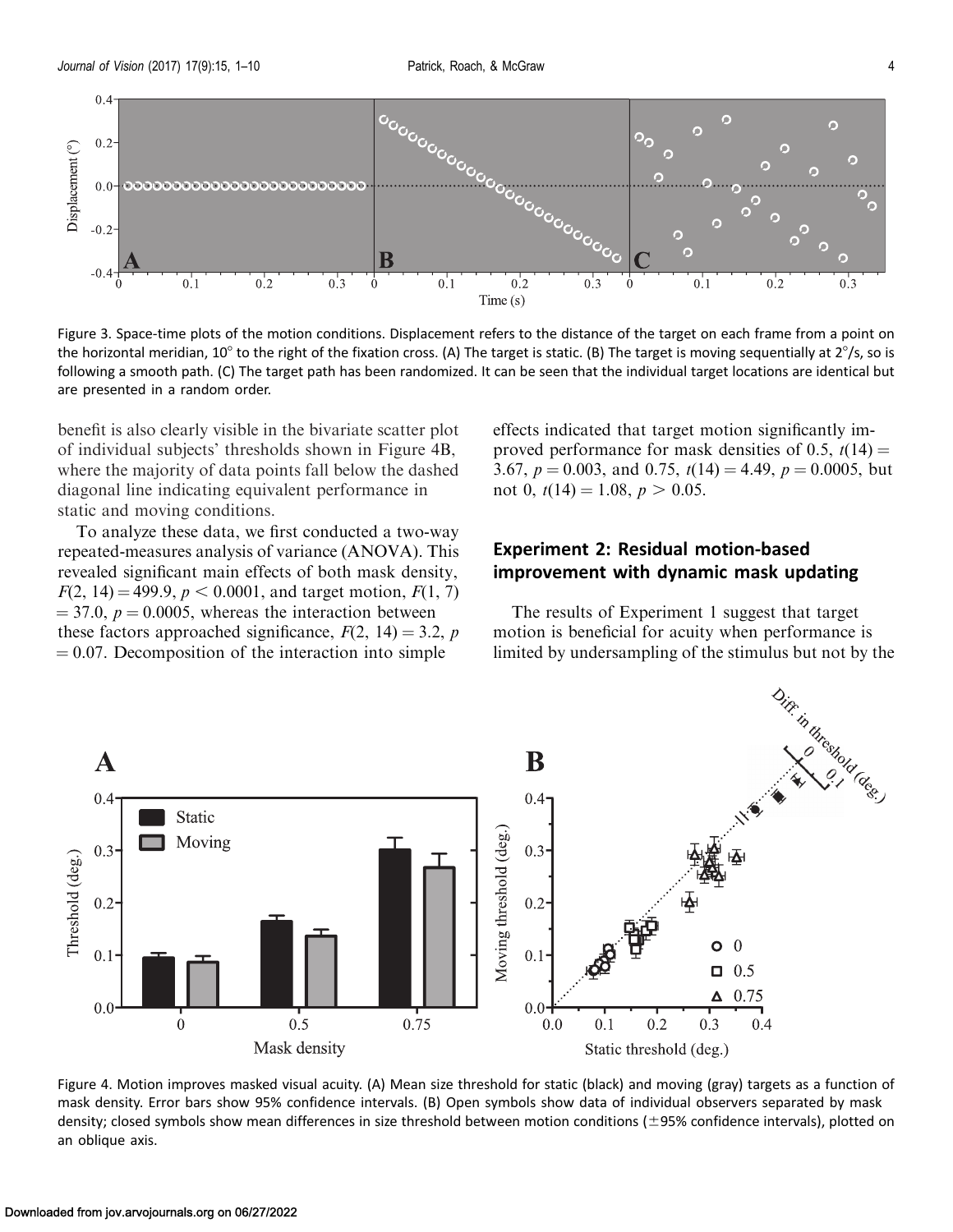

Figure 5. Residual motion-based improvement with dynamic mask updating. Mean (A) and individual (B) size thresholds are shown for static and moving peripheral targets behind masks with randomly updating element locations. Error bars show 95% confidence intervals.

natural sampling properties of the retinal periphery. However, because a static mask was used, the introduction of motion is confounded with an increase in the number of spatial samples available to the observer. To test whether motion provides any benefit beyond increasing the information content of the stimulus sequence, we next compared acuity for static and moving targets in the presence of randomly updated masks. This ensured that the number of independent target samples was matched in the two conditions and that any differences in performance could be directly attributed to motion of the target.

As shown in Figure 5, under these conditions, motion produced a modest but consistent improvement in acuity. This effect was confirmed by the finding of a significant main effect of motion in a two-way ANOVA,  $F(1, 7) = 20.6$ ,  $p = 0.003$ . We again found a significant main effect of mask density,  $F(1, 7) = 81.4$ , p  $< 0.0001$ , and in this case, the interaction between target motion and mask density was also significant,  $F(1, 7) = 9.6$ ,  $p = 0.02$ . Analysis of the simple effects showed the effect of motion was significant in the 0.75 mask density condition,  $t(14) = 5.38$ ,  $p = 0.001$ , but not 0.5,  $t(14) = 1.00, p > 0.05$ .

### Experiment 3: Target motion is more beneficial for visual acuity than mask motion

To investigate the specificity of motion-related acuity benefits, we next compared performance under conditions in which either the target moved behind a static mask or the mask moved in front of a static target. The same isoeccentric motion path and speed were used in both conditions.

[Figure 6](#page-5-0) indicates thresholds were lower for target motion than mask motion conditions, leading to a significant main effect of motion type in a two-way ANOVA,  $F(1, 7) = 8.9$ ,  $p = 0.02$ . The ANOVA also indicated a significant main effect of mask density,  $F(1,$  $7$ ) = 197.8,  $p < 0.0001$ , and no significant interaction,  $F(1, 7) = 0.6$ ,  $p > 0.05$ . This indicates that the acuity benefits that arise from motion are specific to the target and not the mask.

## Experiment 4: Unpredictability in the motion path impairs visual acuity

In a final experiment, we investigated whether a smooth motion trajectory is required to support motion-related improvements. Random motion was generated by presenting the target at the same set of locations as in previous motion conditions but randomizing the presentation order of the frame sequence. Space-time plots of the smooth and random paths are depicted in [Figure 3B](#page-3-0) and [3C,](#page-3-0) respectively.

As shown in [Figure 7,](#page-5-0) size thresholds were consistently lower in smooth motion than random motion path conditions. This was confirmed in a two-way ANOVA, where significant main effects of motion type,  $F(1, 7) = 11.6, p = 0.01$ , and mask density,  $F(1, 7) =$ 397.2,  $p < 0.0001$ , were found. The motion type  $\times$  mask density interaction was not significant,  $F(1, 7) = 0.01$ , p  $> 0.05.$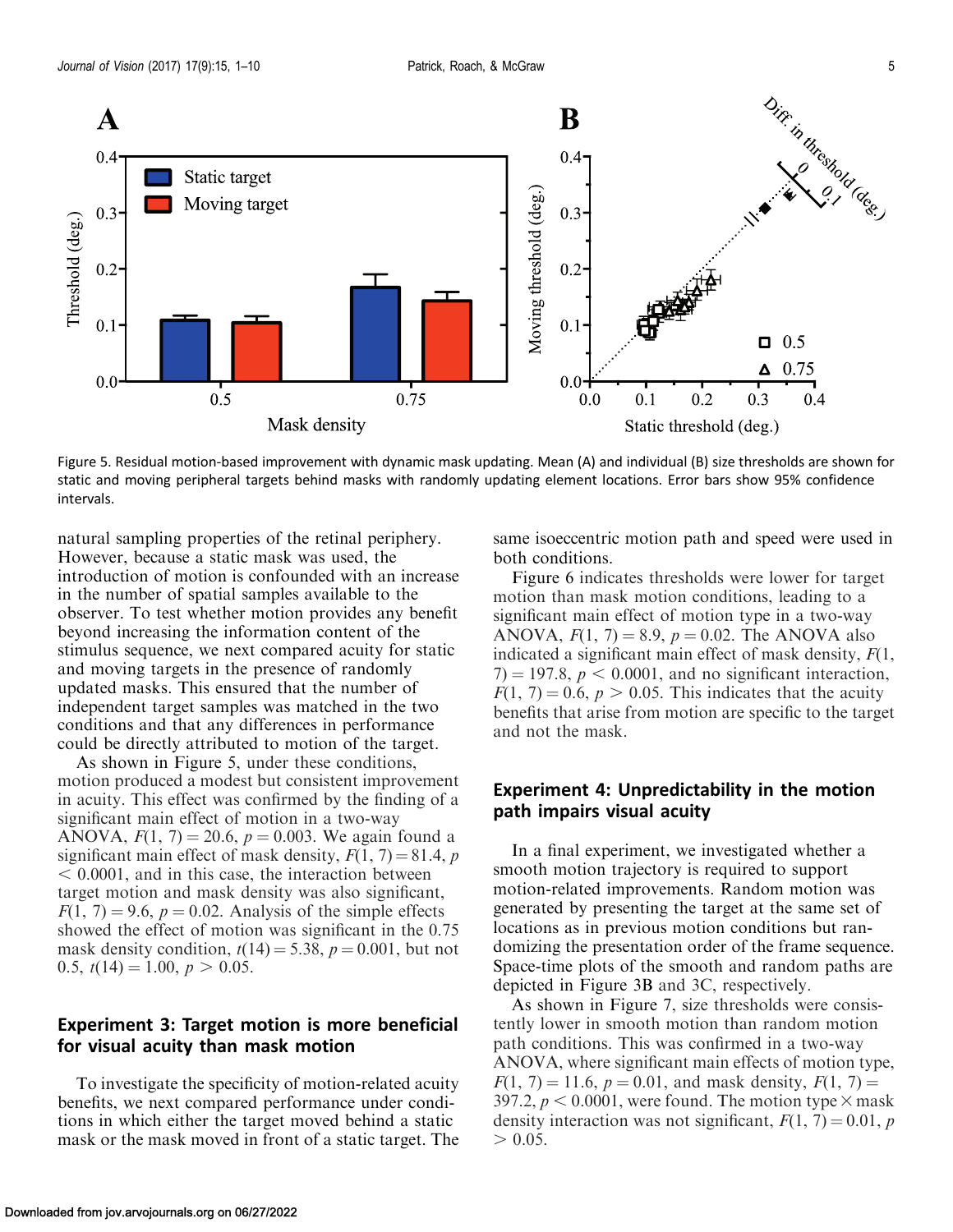<span id="page-5-0"></span>

Figure 6. Target motion is more beneficial for visual acuity than mask motion. Mean (A) and individual (B) size thresholds for conditions in which either the target moved relative to a static mask or the target was static and presented behind a moving mask. Error bars show 95% confidence intervals.

# General discussion

In this study, we sought evidence for the operation of motion-based SR mechanisms in the human periphery. In Experiment 1, we observed a statistically significant improvement in size thresholds for moving, compared with static targets viewed behind opaque masks. This is consistent with previous foveal studies of dynamic occlusion (Mateeff, Popov, & Hohnsbein, [1993](#page-8-0); Palmer, Kellman, & Shipley, [2006](#page-8-0); Shipley & Cunningham,



Figure 7. Randomizing the motion path impairs visual acuity. Mean (A) and individual (B) size thresholds for conditions in where the target either moved smoothly or randomly behind a static mask.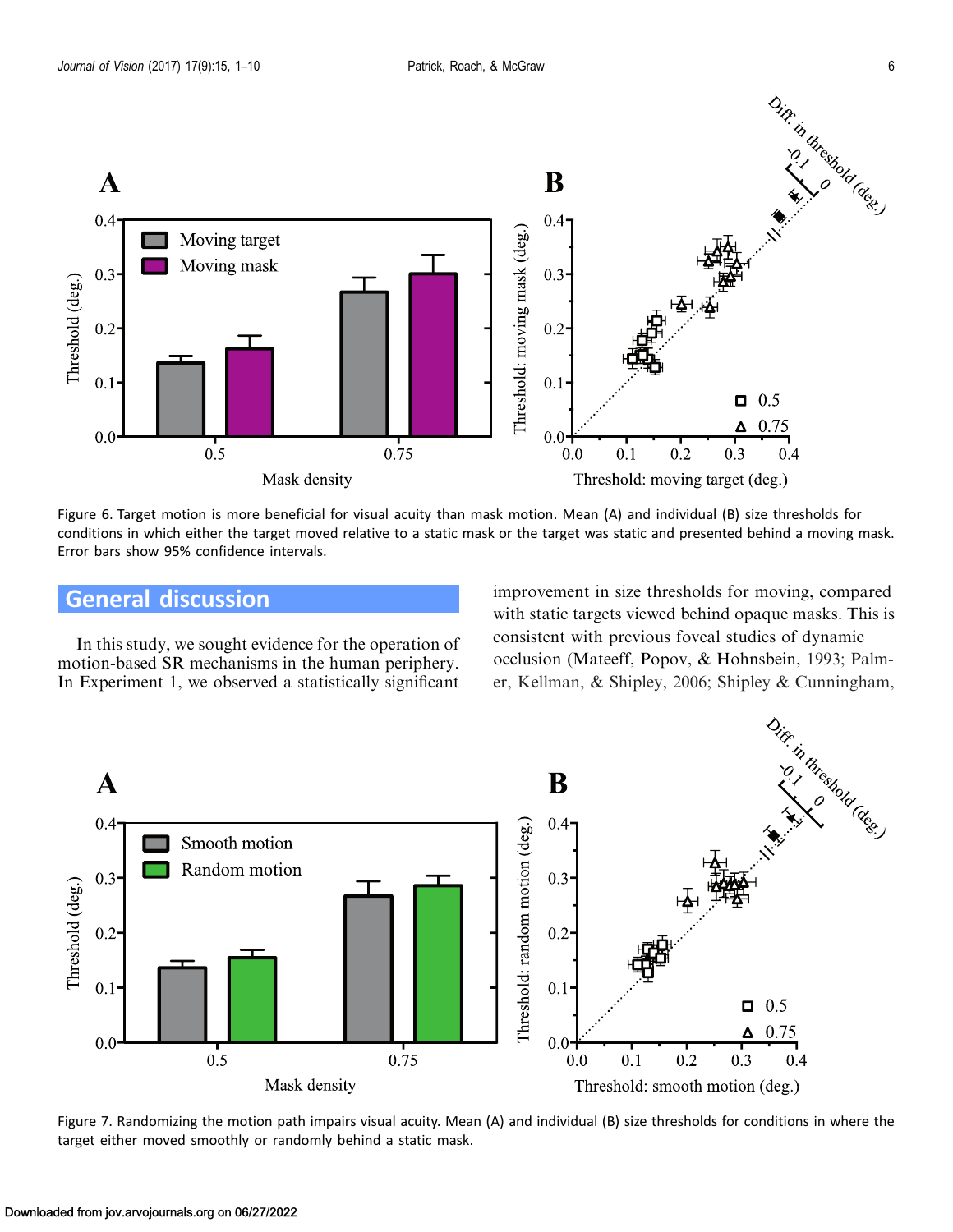[2001;](#page-9-0) Stevenson, Cormack, & Schor, [1989](#page-9-0)) and is a direct extension of Frisén's [\(2010](#page-8-0)) findings into the peripheral field. Although these benefits are consistent with the operation of a SR mechanism that integrates target information across space and time, it is important to note that when a target moves behind a static mask, more independent samples of the target are available in the stimulus sequence. Therefore, a stronger test of the SR hypothesis is to compare performance in static and moving conditions when stimulus information content has been matched. In Experiment 2, this was achieved by updating a dynamic mask, leading to a sizeable attenuation of the motionrelated improvement. Accordingly, at least some of the effect of motion in Experiment 1, and presumably in the previous study by Frisén  $(2010)$  $(2010)$ , may be explained by the additional information available to the observer when forming a decision. Importantly, however, we found a significant residual motion-related benefit when stimulus information content was controlled. This provides more robust evidence for a dedicated motion-based SR mechanism for subsampled targets.

It is frequently observed that target motion is generally detrimental to spatial sensitivity; acuity drops quite dramatically as target speed is increased (Brown, [1972a](#page-7-0), [1972b;](#page-7-0) Burr & Ross, [1982](#page-8-0); Burr, Ross, & Morrone, [1986;](#page-8-0) Hammett, Georgeson, & Gorea, [1998](#page-8-0); Westheimer & McKee, [1975\)](#page-9-0), despite the operation of a dedicated deblurring mechanism (Burr, [1980;](#page-7-0) Hammett, [1997\)](#page-8-0). However, Brown [\(1972b](#page-7-0)) showed that peripheral target resolution was slightly better for targets moving at  $5^{\circ}/s$  along the horizontal meridian than when static. This improvement in acuity at low speeds was not replicated in the present study where no opaque mask was applied to the target. One possibility for this discrepancy may lie in the methodological differences between the two studies: Rather than move stimuli along an isoeccentric path, Brown's manipulation allowed moving targets to encroach closer to the fovea than static targets. This encroachment may have been sufficient to yield an artefactual benefit in performance at low speeds.

There are a number of reasons why motion-based improvements in acuity may not be readily observable under normal peripheral viewing conditions. First, it may be the case that SR is dependent on the form and/ or magnitude of the underlying image undersampling. Our masked conditions were designed to simulate loss of sampling units in the receptor array, by simultaneously obscuring multiple small, clustered regions of the target. Clustered photoreceptor degradation such as that resulting from retinal disease (e.g., cone-rod dystrophy; Hamel, [2007](#page-8-0); Rabb, Tso, & Fishman, [1986](#page-8-0)) can have the effect of rendering a target only partially visible in this way. However, eccentricity-dependent changes in sampling are more akin to a progressive

scaling of receptive fields. This scaling occurs because the spatial convergence of photoreceptors to retinal outputs layers changes dramatically across the retina. Indeed, measurements made using adaptive optics imaging and psychophysical testing suggest that, beyond the foveal center, spatial resolution is set by the properties of retinal ganglion cells in the output layer (Rossi & Roorda, [2010\)](#page-8-0). SR mechanisms that operate by synthesizing image samples over time may be illsuited to combating losses in acuity caused by this form of undersampling. Alternatively, the failure to find motion-related improvements in acuity could stem from difficulties in establishing a suitable baseline measure. Although performance in moving conditions was compared with conditions in which the target had a fixed location on the screen, this is not to say that there was no retinal motion. Even when subjects are asked to maintain steady fixation, there is natural drift of the image across the retina due to fixational eye movements (Martinez-Conde, [2006](#page-8-0); Martinez-Conde, Macknik, & Hubel, [2004\)](#page-8-0). Evidence suggests that this self-generated motion improves foveal acuity relative to situations in which images are stabilized on the retina (Ratnam, Domdei, Harmening, & Roorda, [2017\)](#page-8-0). If it were the case that fixation instability is sufficient to engage SR mechanisms in the peripheral field, little or no additional benefit would be obtained by moving the target. Although we are not aware of any study that has directly compared peripheral visual acuity under stabilized and unstabilized conditions, computational accounts suggests that fixational eye movements might aid positional judgments across large regions of the visual field (Hennig & Wörgötter, [2004](#page-8-0)).

In Experiment 3, size thresholds were significantly lower when the target moved behind a static mask compared with the opposite situation in which the target is static and the mask moves. In the present study, the implementation of the opaque mask was intended to simulate the random loss of receptors in the underlying sampling array by partially obscuring parts of the image. Therefore, the two conditions represent situations in which there is object motion in visual space (target motion) or ocular motion (mask motion). Given that the motion of the target relative to the underlying sampling array is identical in each case, the asymmetry in size thresholds for these conditions appears paradoxical. However, because subjects were required to maintain fixation on a central marker throughout the trial, the moving mask condition, which would be akin to ocular motion, did not actually involve any movement of the eyes beyond the small jitter generated by fixational eye movements. The requirement to maintain fixation, therefore, created a situation in which there was a spatial decoupling between the retinal and simulated sampling array that was not present in any of the other conditions. The condition of a moving mask does not have a natural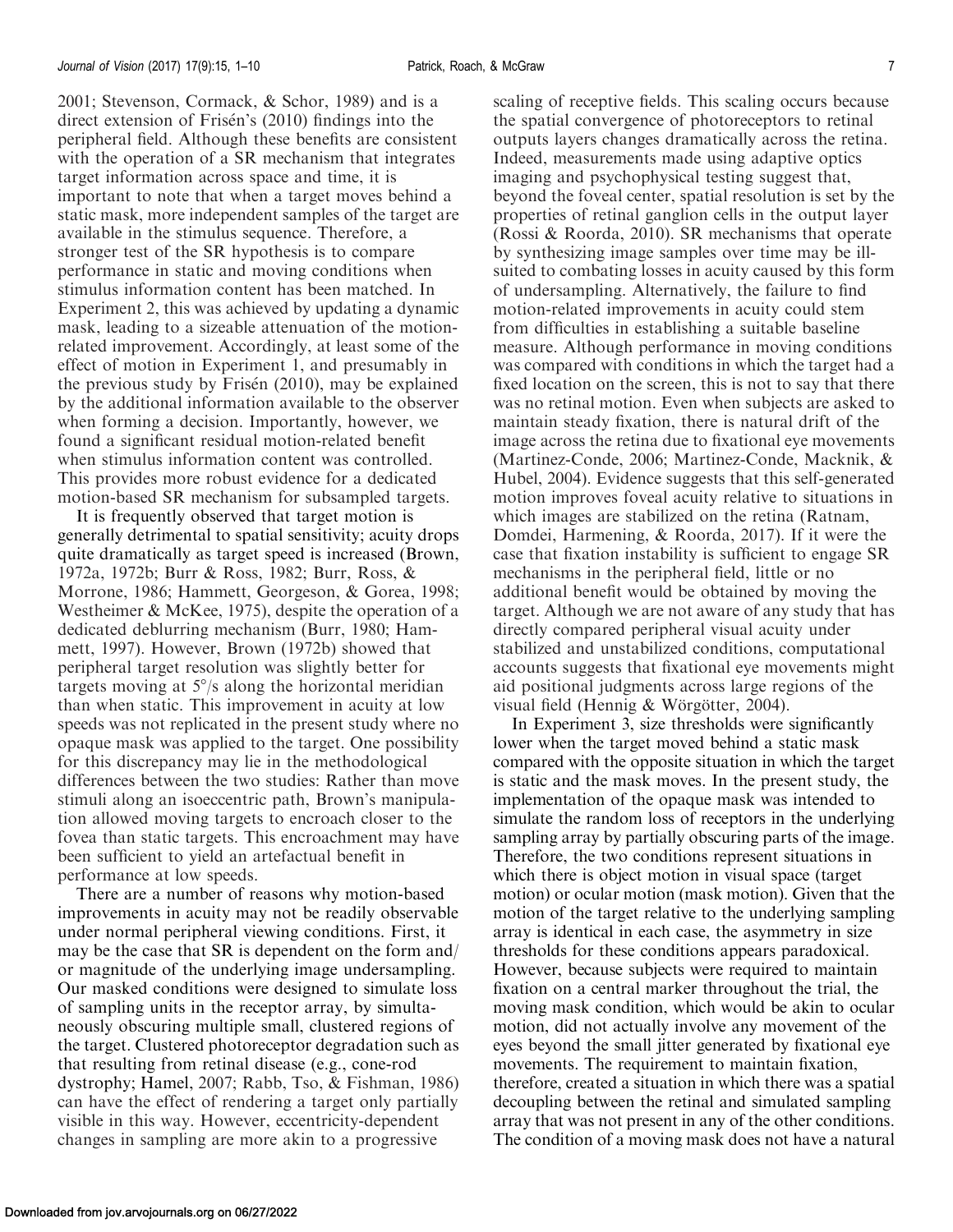<span id="page-7-0"></span>analogue that would exist when a visual scene is explored and as such may be unsuitable for engaging SR mechanisms. It is generally accepted that visual systems, whatever the species, are highly adapted to support the ecological needs of their owner. Visual functions are developed and refined by evolutionary processes to support repertoires of adaptive behaviors. Within this framework, it would be difficult to conceive of a mechanism that would exist for a situation an animal would never encounter in its natural environment, unless of course it was a by-product of another function. The presence of SR processing offers an acuity advantage to species that are able to exploit this motion-based information; we speculate that it may be limited in operation to previously encountered conditions.

For any form of SR processing to be possible, images obtained at successive points in time need to be coregistered with one another prior to synthesis. This requires that the system has access to the direction and speed of image motion (Park et al., [2003\)](#page-8-0). In principle, this could be achieved in the brain via two mechanisms. First, when retinal motion is caused by movement of the eye, the system may have access to an efference copy of the motor command used to generate the eye movement (Bridgeman & Graziano, 1989). Although efference copy signals are thought to play important roles in visual processing (such as suppressing sensory processing of reafferent information), it is unlikely that they play a critical role in SR processing. Instead, recent findings suggest that similar improvements in foveal acuity are obtained regardless of whether or not retinal motion is congruent with fixational eye movements (Ratnam et al., [2017](#page-8-0)). The alternative approach is to estimate image motion directly and use estimates of the spatial shift between successive samples to achieve registration. Under this strategy, the success of SR will be dependent on the accuracy and precision of motion estimates. Motion coding is relatively trivial when objects move along smooth predictable trajectories but becomes more challenging when objects change position randomly over short time scales. This provides a potential explanation for the results of Experiment 4, in which acuity was found to be consistently better for targets moving along a smooth trajectory than those that moved unpredictably. In support of this, Mateeff and colleagues [\(1993\)](#page-8-0) found that the visibility of simple geometric figures viewed through small pinhole apertures is improved when the figure moves smoothly compared to when it is presented at a series of random locations.

## **Conclusions**

Our results are consistent with the existence of an SR mechanism in the human periphery that combines

information over space and time to improve visual acuity under conditions of simulated neural loss. We have shown that SR is most effective when the source of motion is the target and when the trajectory of motion is smooth and predictable. These findings may have practical implications for situations in which retinal disease leads to undersampling of the image. It has been proposed that SR processing uses fixational instability to compensate for acuity and sensitivity losses in eyes where retinal disease has caused dramatic changes to foveal cone structure (Ratnam, Carroll, Porco, Duncan, & Roorda, [2013](#page-8-0); Ratnam et al., [2017](#page-8-0)). Combined with previous work, our findings raise the possibility that patients with neural loss affecting the central or near-peripheral visual field should benefit from the addition of smooth image motion.

Keywords: motion, psychophysics, resolution

# Acknowledgments

This work was supported by Fight for Sight (1417/ 18) and the Wellcome Trust [WT097387].

Commercial relationships: none. Corresponding author: Jonathan A. Patrick. Email: [japatrick@berkeley.edu.](mailto:japatrick@berkeley.edu) Address: School of Optometry, University of California, Berkeley, Berkeley, CA, USA.

## References

- Anderson, R. S., & Thibos, L. N. (1999). Sampling limits and critical bandwidth for letter discrimination in peripheral vision. Journal of the Optical Society of America A, 16, 2334–2342.
- Anderson, S. J., & Hess, R. F. (1990). Post-receptoral undersampling in normal human peripheral vision. Vision Research, 30, 1507–1515.
- Bridgeman, B., & Graziano, J. A. (1989). Effect of context and efference copy on visual straight ahead. Vision Research, 29, 1729–1736, [doi.org/10.1016/](http://doi.org/10.1016/0042-6989(89)90155-7) [0042-6989\(89\)90155-7](http://doi.org/10.1016/0042-6989(89)90155-7).
- Brown, B. (1972a). Dynamic visual acuity, eye movements and peripheral acuity for moving targets. Vision Research, 12, 305–321.
- Brown, B. (1972b). Resolution thresholds for moving targets at the fovea and in the peripheral retina. Vision Research, 12, 293–304.
- Burr, D. C. (1980). Motion smear. Nature, 284, 164– 165, [doi.org/10.1038/284164a0.](http://doi.org/10.1038/284164a0)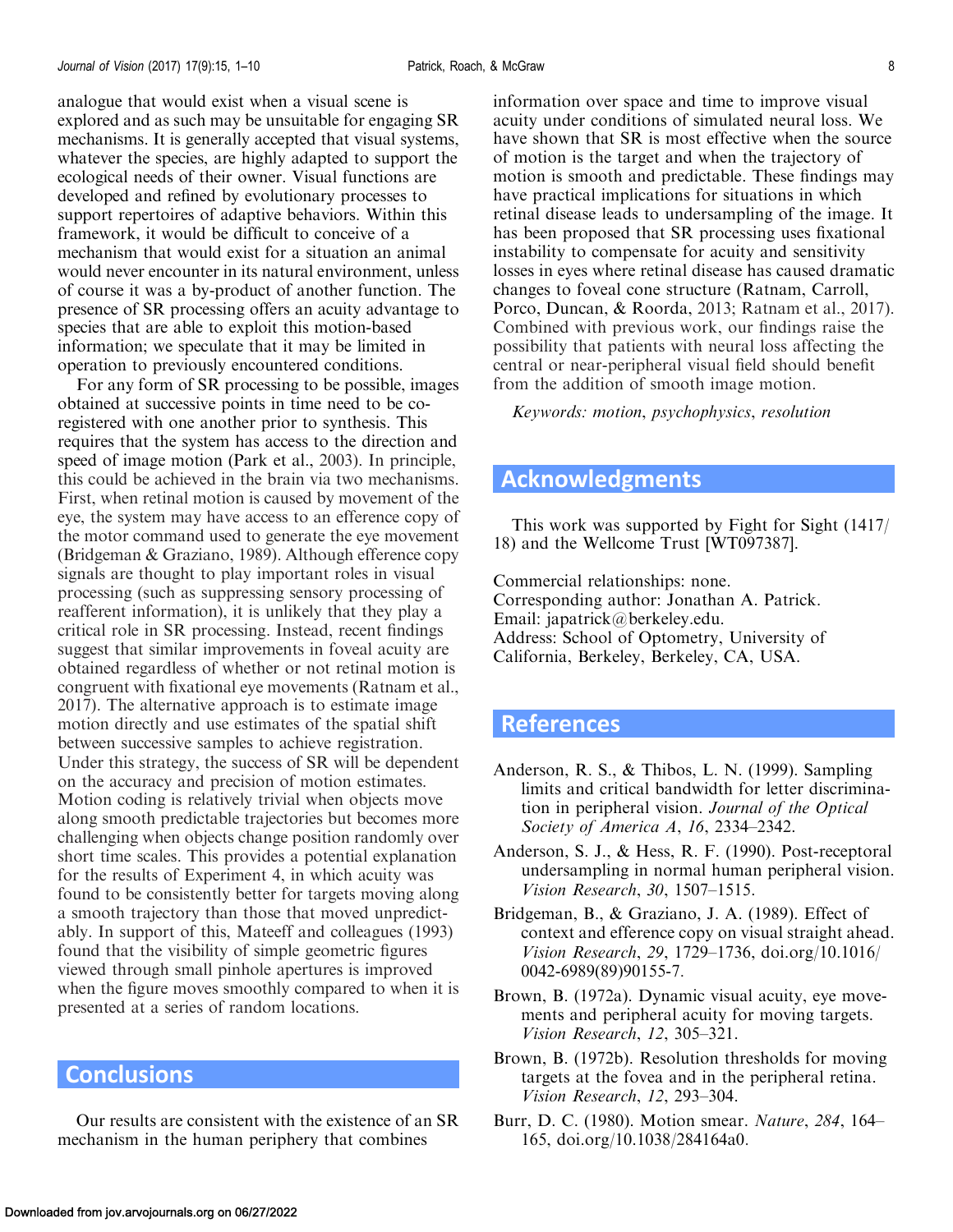- <span id="page-8-0"></span>Burr, D. C., & Ross, J. A. (1982). Contrast sensitivity at high velocities. Vision Research, 22, 479–484, [doi.](http://doi.org/10.1016/0042-6989(82)90196-1) [org/10.1016/0042-6989\(82\)90196-1.](http://doi.org/10.1016/0042-6989(82)90196-1)
- Burr, D. C., Ross, J. A., & Morrone, M. C. (1986). Seeing objects in motion. *Proceedings of the Royal* Society of London. Series B. Biological Sciences, 227, 249–265.
- Curcio, C. A., Sloan, K. R., Kalina, R. E., & Hendrickson, A. E. (1990). Human photoreceptor topography. Journal of Comparative Neurology, 292, 497–523.
- Curcio, C. A., Sloan, K. R., Packer, O., Hendrickson, A. E., & Kalina, R. E. (1987). Distribution of cones in human and monkey retina: Individual variability and radial asymmetry. Science, 236, 579–582, [doi.](http://doi.org/10.1126/science.3576186) [org/10.1126/science.3576186](http://doi.org/10.1126/science.3576186).
- Frisén, L. (2010). Scope of super-resolution in central vision. British Journal of Ophthalmology, 94, 97– 100.
- Hamel, C. P. (2007). Cone rod dystrophies. Orphanet Journal of Rare Diseases, 2, 7, [doi.org/10.1186/](http://doi.org/10.1186/1750-1172-2-7) [1750-1172-2-7.](http://doi.org/10.1186/1750-1172-2-7)
- Hammett, S. T. (1997). Motion blur and motion sharpening in the human visual system. *Vision* Research, 37, 2505–2510, [doi.org/10.1016/S0042-](http://doi.org/10.1016/S0042-6989(97)00059-) [6989\(97\)00059-](http://doi.org/10.1016/S0042-6989(97)00059-)X.
- Hammett, S. T., Georgeson, M. A., & Gorea, A. (1998). Motion blur and motion sharpening: Temporal smear and local contrast non-linearity. Vision Research, 38, 2099–2108, [doi.org/10.1016/](http://doi.org/10.1016/S0042-6989(97)00430-6) [S0042-6989\(97\)00430-6](http://doi.org/10.1016/S0042-6989(97)00430-6).
- Hennig, M. H., & Wörgötter, F. (2004). Eye micromovements improve stimulus detection beyond the nyquist limit in the peripheral retina. In Advances in neural information processing systems (pp. 1475– 1482). Denver, CO: MIT Press.
- Jackson, R. R., & Harland, D. P. (2009). One small leap for the jumping spider but a giant step for vision science. Journal of Experimental Biology, 212(Pt. 14), 2129–2132, [doi.org/10.1242/jeb.](http://doi.org/10.1242/jeb.022830) [022830.](http://doi.org/10.1242/jeb.022830)
- Jennings, J. A. M., & Charman, W. N. (1981). Off-axis image quality in the human eye. Vision Research, 21, 445–455, [doi.org/10.1016/0042-6989\(81\)90091-2](http://doi.org/10.1016/0042-6989(81)90091-2).
- Kellman, P. J., Yin, C., & Shipley, T. F. (1998). A common mechanism for illusory and occluded object completion. Journal of Experimental Psychology: Human Perception and Performance, 24, 859–869.
- Land, M. F. (1969a). Movements of the retinae of jumping spiders (salticidae: dendryphantinae) in

response to visual stimuli. Journal of Experimental Biology, 51, 471–493.

- Land, M. F. (1969b). Structure of the retinae of the principal eyes of jumping spiders (salticidae: dendryphantinae) in relation to visual optics. Journal of Experimental Biology, 51, 443–470.
- Martinez-Conde, S. (2006). Chapter 8: Fixational eye movements in normal and pathological vision. Progress in Brain Research, 154, 151–176, [doi.org/](http://doi.org/10.1016/S0079-6123(06)54008-7) [10.1016/S0079-6123\(06\)54008-7.](http://doi.org/10.1016/S0079-6123(06)54008-7)
- Martinez-Conde, S., Macknik, S. L., & Hubel, D. H. (2004). The role of fixational eye movements in visual perception. Nature Reviews Neuroscience, 5, 229–240.
- Mateeff, S., Popov, D., & Hohnsbein, J. (1993). Multiaperture viewing: Perception of figures through very small apertures. Vision Research, 33, 2563– 2567, [doi.org/10.1016/0042-6989\(93\)90135-J.](http://doi.org/10.1016/0042-6989(93)90135-J)
- Nishida, S. (2004). Motion-based analysis of spatial patterns by the human visual system. Current Biology, 14, 830–839.
- Palmer, E. M., Kellman, P. J., & Shipley, T. F. (2006). A theory of dynamic occluded and illusory object perception. Journal of Experimental Psychology, 135, 513–541.
- Park, S., Park, M., & Kang, M. (2003). Superresolution image reconstruction: A technical overview. Signal Processing Magazine, IEEE, 20, 21–36.
- Peirce, J. W. (2007). PsychoPy: Psychophysics software in Python. Journal of Neuroscience Methods, 162, 8–13.
- Pelli, D. G., Robson, J. G., & Wilkins, A. J. (1988). The design of a new letter chart for measuring contrast sensitivity. Clinical Vision Sciences, 2, 187-198.
- Rabb, M. F., Tso, M. O. M., & Fishman, G. A. (1986). Cone-rod dystrophy: A clinical and histopathologic report. Ophthalmology, 93, 1443–1451, [doi.org/10.](http://doi.org/10.1016/S0161-6420(86)33547-4) [1016/S0161-6420\(86\)33547-4.](http://doi.org/10.1016/S0161-6420(86)33547-4)
- Ratnam, K., Carroll, J., Porco, T. C., Duncan, J. L., & Roorda, A. (2013). Relationship between foveal cone structure and clinical measures of visual function in patients with inherited retinal degenerations. Investigative Opthalmology & Visual Science, 54, 5836–5847. [[PubMed](https://www.ncbi.nlm.nih.gov/pubmed/23908179)] [[Article](http://iovs.arvojournals.org/article.aspx?articleid=2128996)]
- Ratnam, K., Domdei, N., Harmening, W. M., & Roorda, A. (2017). Benefits of retinal image motion at the limits of spatial vision. Journal of Vision, 17(1):30, 1–11, doi:[10.1167/17.1.30](http://dx.doi.org/10.1167/17.1.30). [[PubMed](https://www.ncbi.nlm.nih.gov/pubmed/28129414)] [[Article\]](http://jov.arvojournals.org/article.aspx?articleid=2599741)
- Rossi, E. A., & Roorda, A. (2010). The relationship between visual resolution and cone spacing in the